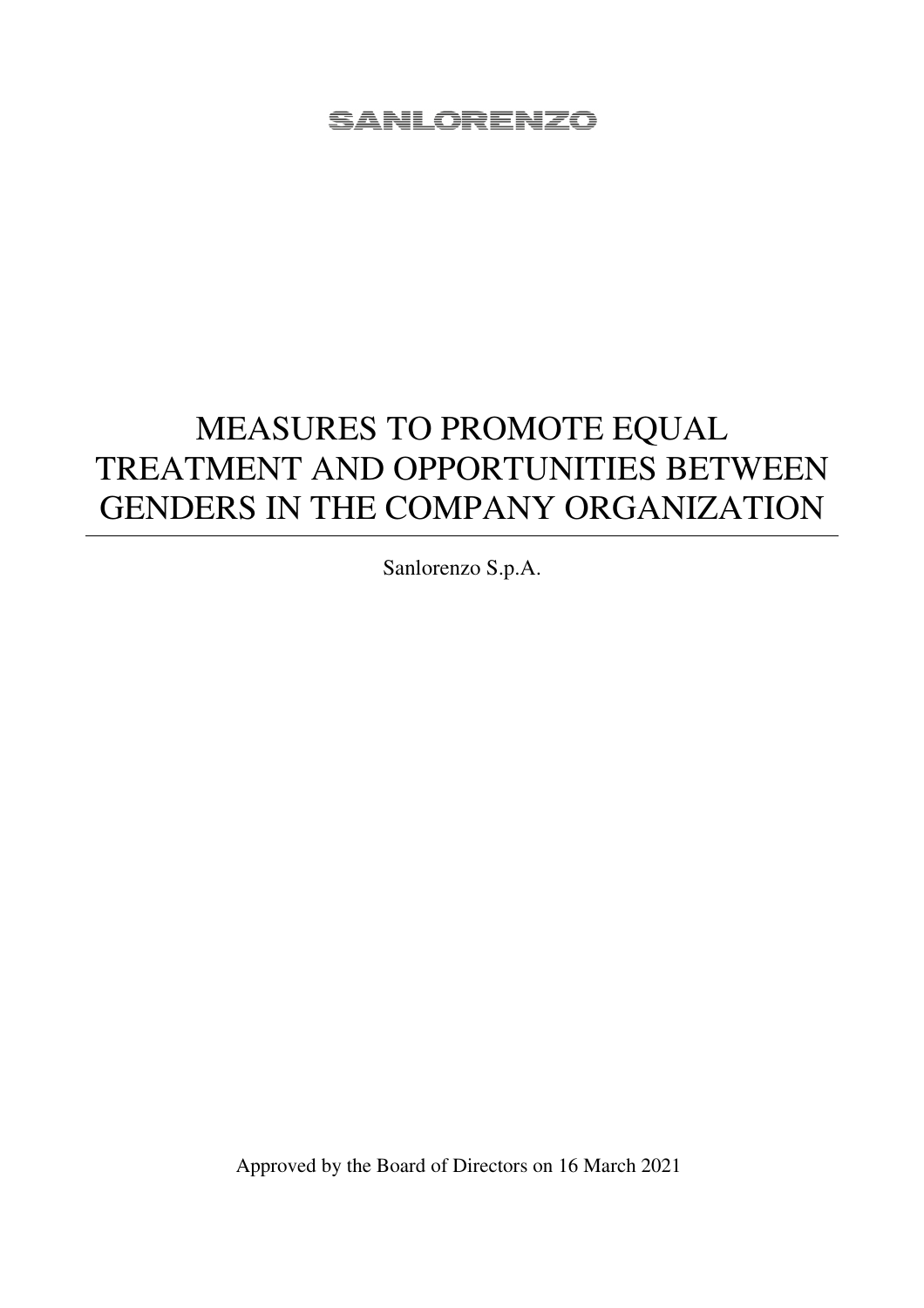For Sanlorenzo S.p.A. (the "**Company**"), the people who work at the Company are an irreplaceable resource and the driving force behind the Company.

The Company believes that diversity and pluralism are values that contribute to an open, stimulating work environment, ensuring different points of view and encouraging discussion, the emergence of innovative ideas and the development of more respectful, inclusive behaviour.

The Company has thus developed – and increasingly intends to develop – an organizational context that supports inclusion and the enhancement of diversity and promotes equal treatment and opportunities, including between genders.

\*

In implementation of the Corporate Governance Code to which the Company adheres and the Company's Code of Ethics, as well as within the framework of the rights enshrined in the Italian Constitution, the United Nations Universal Declaration of Human Rights, the Fundamental Conventions of the International Labour Organization, the Charter of Fundamental Rights of the European Union and the European Convention on Human Rights, the Company is committed to offering equal employment and professional advancement opportunities to all employees on the basis of their specific professional qualifications and performance capabilities, without discrimination.

In particular, the Company recognizes meritocracy as a fundamental value and is committed to guaranteeing equal opportunities for professional growth and to creating working environments open to the values of inclusion.

The Company rejects all forms of discrimination, including discrimination between genders (direct, indirect, physical, verbal or virtual) and ensures that unlawful conduct can be reported in the manner provided for in the Code of Ethics.

The Company is committed on a daily basis to guaranteeing ethical, equal management of personnel, taking into consideration all the phases of the working life of people within the Company: selection, which must be fair and based on the merit of talents, skills and experience, the performance of work activities, which must take place in safety and in full respect of the right to health, dignity, diversity and inclusion, theoretical and technical training and the (professional and personal) development and growth of individuals, which must take place in compliance with equal treatment and equal opportunities.

The Company supports the professional development and growth of its people and aims to adopt systems for the development of career plans, performance appraisals, review of managerial positions and equal professional growth based on meritocracy. In particular situations, the Company carries out an exit interview process at the end of the employment relationship to collect qualitative judgements and analyses them to promptly identify the processes and measures to be implemented to improve company welfare.

The relevant departments are thus required to select, hire and manage employees on the basis of competence and merit, without discrimination by race, religious creed, gender or age, and in accordance with applicable laws and regulations.

Violation of this duty entails the initiation of disciplinary proceedings against the perpetrators, in accordance with Article 7 of Law no. 300 of 20 May 1970 (Italian Workers' Statute), the CCNL (National Collective Labour Contract) in force within the Company and the Company's disciplinary code, without prejudice to any further civil and criminal liability.

\*

The competent functions are also called upon to prevent discriminatory conduct (including harassment, retaliation, bullying, threats, blackmail, inappropriate and discriminatory conduct or language) of any nature and carried out at any level of the company organization. Discriminatory behaviours committed in the workplace – and the failure to sanction them by the competent functions – lead to the initiation of disciplinary proceedings against the perpetrators, in compliance with the Italian Workers' Statute, the CCNL in force within the Company and the Company's disciplinary code, without prejudice to any further civil and criminal liability.

Measures to promote equal treatment and opportunities between genders in the company organization